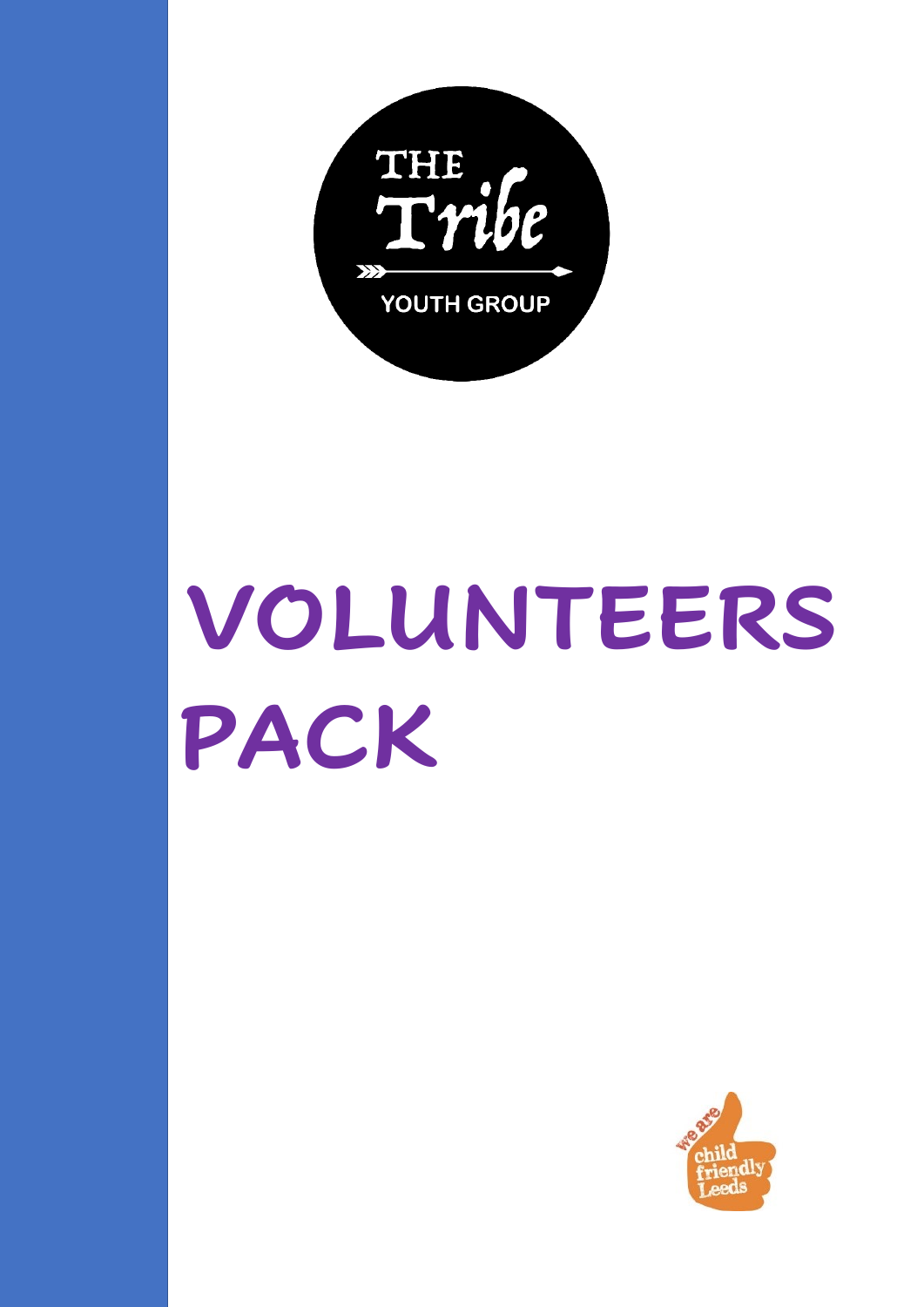#### **Welcome**

This information pack is for anyone who wants to know more about volunteering and may be considering getting involved in the work of the Tribe Youth Group.

We are always looking for committed people to support us in our work by giving a few hours a week to help with the group in different ways.

Sometimes people are unsure about what volunteering might involve or whether it is suited to them, so we hope that this pack will help answer some of your questions.

If after reading this you have decided you would like to become a volunteer, or if you have more questions to ask, call the number on the back and speak to Jean, who will be happy to have a chat with you.

#### **Jean**

Leader of the Tribe Youth Group



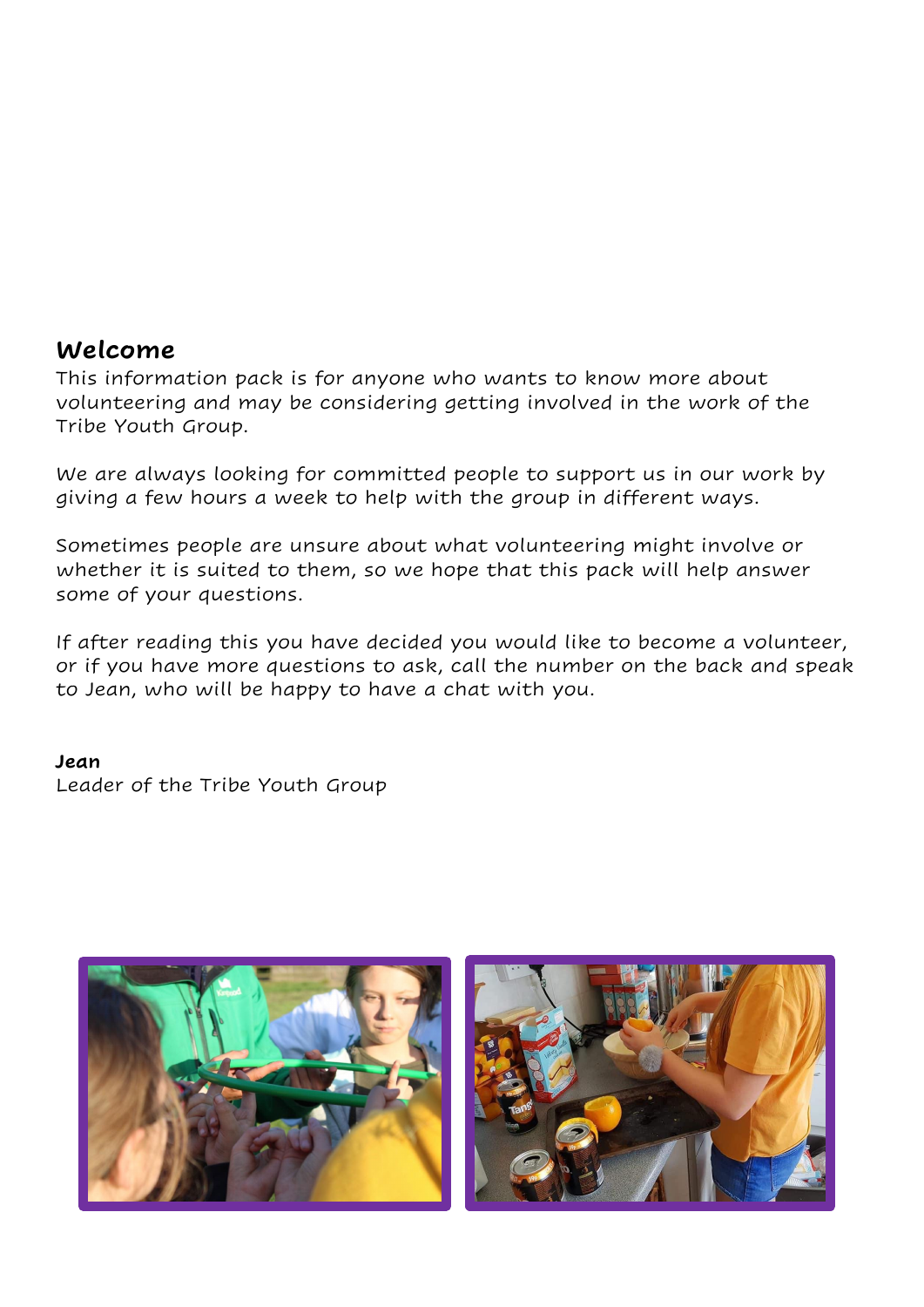## **Why Volunteer?**

Whatever your reasons, volunteering is a great way of meeting new people, building your confidence, improving your CV with new skills and really making a difference. There is also plenty of evidence to suggest that volunteering helps to improve your health, boost your career options and makes you happier!

# **How Important Volunteering is!**

Volunteers are incredibly valuable to many organisations who rely on their support in carrying out roles and tasks that cannot be covered fully by paid staff. Many organisations have no paid staff and rely solely on volunteers to carry out their work. Volunteering is not only valuable to individual organisations, but also makes a difference on a larger scale to the UK's economy: 17.9 million formal volunteers contributed approximately 1.9 billion hours equivalent to one million full-time workers, a contribution worth £22.5 billion *(Home Office Citizenship Survey: People, Families and Communities).*

# **Who would make a good Volunteer?**

Anyone could be a good volunteer as we all have different experiences and skills to share, and we all have something we are good at! Volunteering is something that everyone can do. We are looking for people who:

- Are age over 17
- Are able to be committed to a role, be available at the agreed times and meet requirements of their role
- Have experience of being a parent and/or would enjoy working with parents, carers and children
- Are able to follow guidelines on confidentiality and child protection
- Would be willing to do a DBS check and provide two names for a reference
- Have a non-judgemental attitude and do not discriminate against others
- Are open, friendly and honest

#### **All volunteers receive:**

- Full support from your allocated supervisor and the Volunteer Co-ordinator
- An ID badge & Volunteer T-Shirt
- Invitations to team meetings
- Free training courses relevant to your role
- Invitations to social events e.g. Christmas party, coffee and cake mornings
- A copy of the newsletter and the opportunity to make a contribution by sharing your experiences

## **Before starting with us**

All volunteers are asked to complete a number of forms, regardless of their role or previous experience. These include:

- Application Form
- DBS

# **What is a Volunteer Youth Worker?**

A volunteer youth worker will support the staff and volunteers who work in the youth club, groups and projects to provide high quality youth work. You will support the leaders in the planning and delivery of the groups based on the ideas from the young people and peer leaders. The aim of the youth group is to enable young people to experience and contribute to the youth programme activities which are fun, safe, social and educational (team building, developing self-confidence etc.).